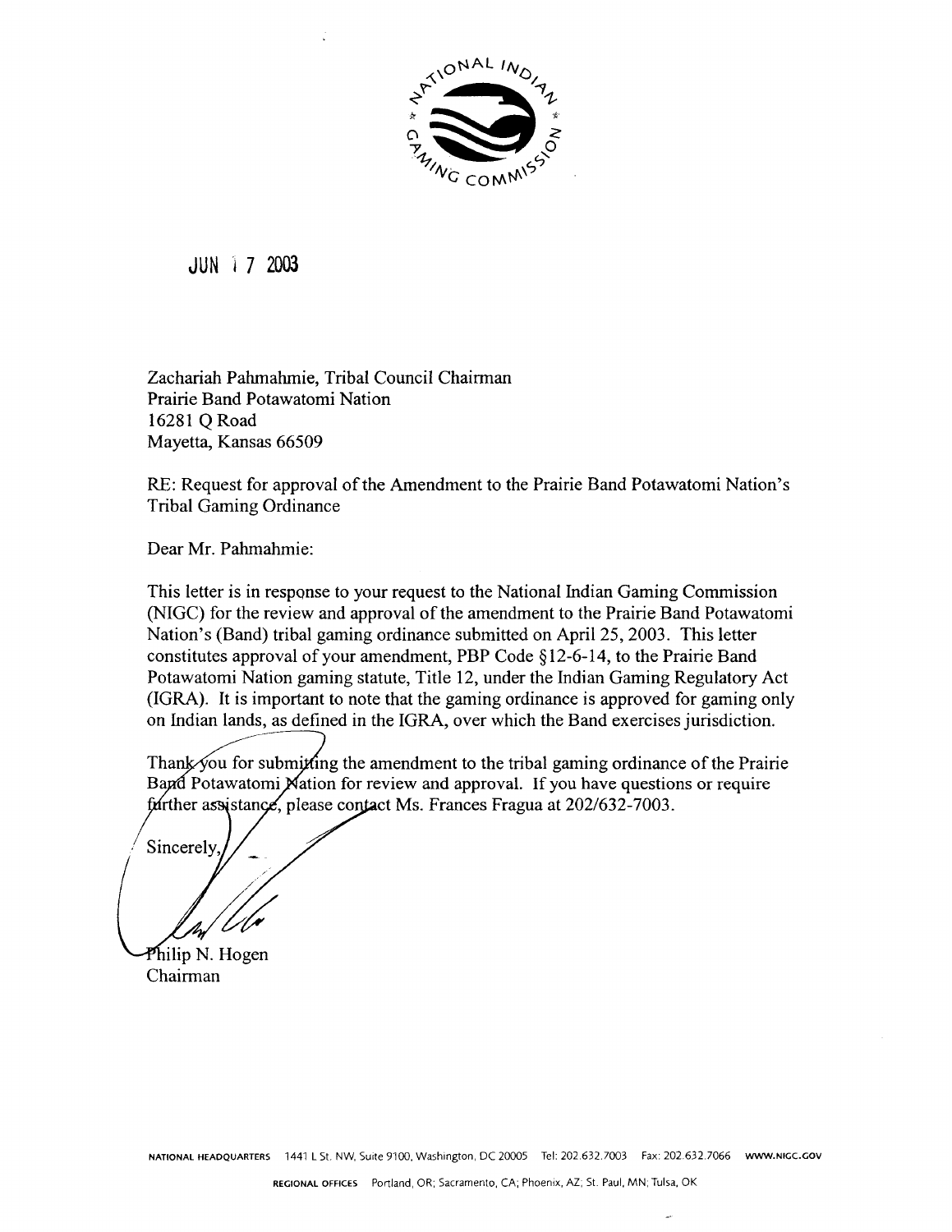## **PRAIRIE BAND POTAWATOMI NATION TRIBAL COUNCIL RESOLUTION PBP No. 2003-068**

**Enacting PBP Code § 12-6-14, Vendor Licensing for Expansion Project**

- **Whereas: The Prairie Band Potawatomi Nation (the Nation) is <sup>a</sup> duly organized Indian Tribe, with <sup>a</sup> Constitution and By-Laws approved by the Secretary of the Interior as last amended May 13, 2000.**
- **Whereas: Pursuant to the Prairie Band Potawatomi Constitution, the Tribal Council is charged with the duty of protecting the health, security and general welfare of the Nation and of regulating law and order on the reservation.**

**NOW, THEREFORE BE IT RESOLVED that the Prairie Band Potawatomi Tribal Council does hereby enact PBP Code § 12-6-14 as follows:**

## **Section 12-6-14. Vendor Licensing at the Casino Event Center and Hotel Expansion Project.**

**(A) This section shall apply only to the \$55,000,000 Expansion Project approved by the General Council in July 2002. Any firm whose employees perform construction or installation work in sensitive areas shall obtain <sup>a</sup> license by the Tribal Gaming Commission in the same manner as <sup>a</sup> Series D Gaming License. Sensitive areas for the purpose of this policy are those areas that are within the hand-drawn bold black lines of the following map:**



**I. 4~-**